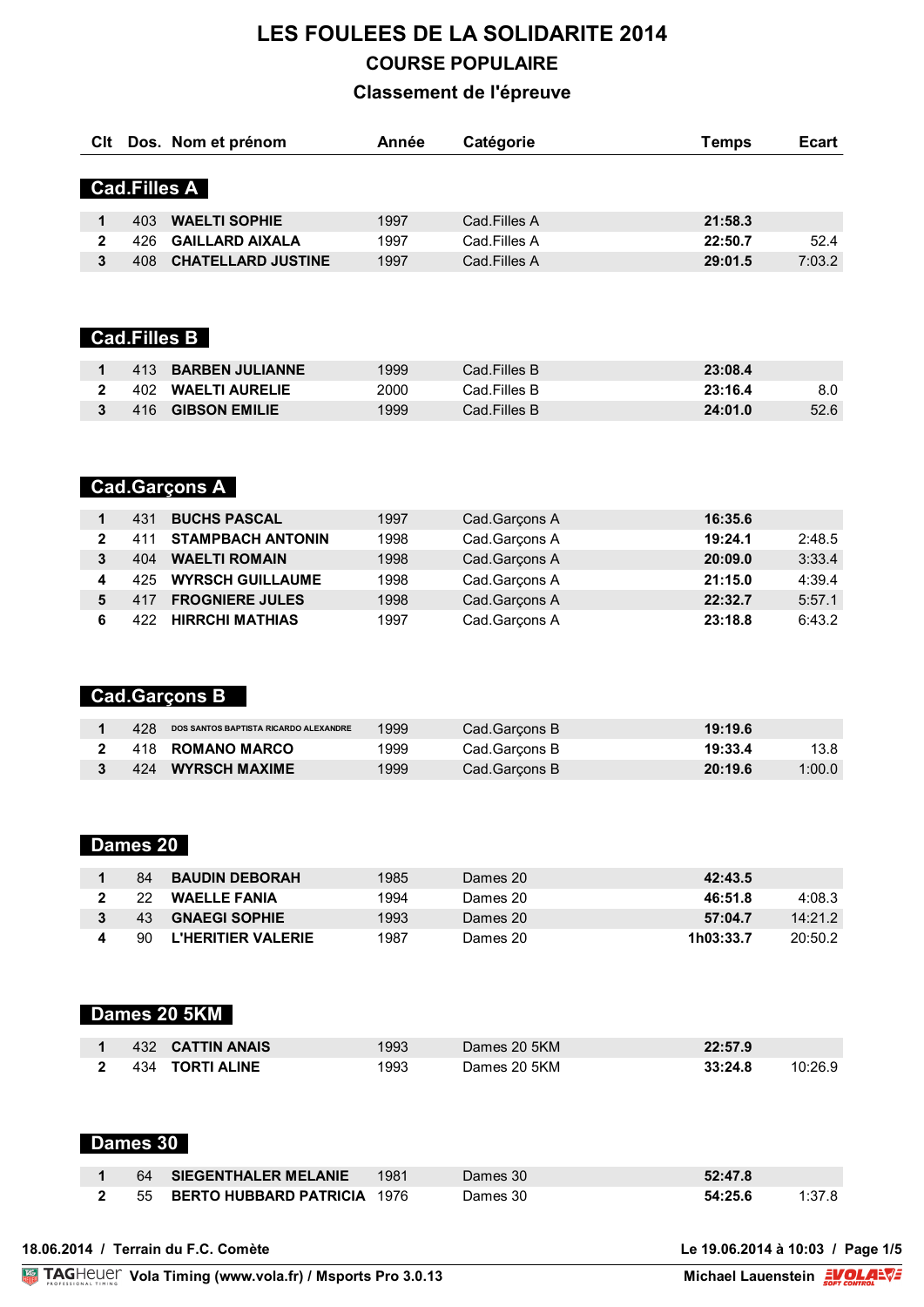#### **LES FOULEES DE LA SOLIDARITE 2014 COURSE POPULAIRE Classement de l'épreuve**

|                 |     | CIt Dos. Nom et prénom             | Année | Catégorie    | <b>Temps</b> | <b>Ecart</b> |
|-----------------|-----|------------------------------------|-------|--------------|--------------|--------------|
| <b>Abandons</b> |     |                                    |       |              |              |              |
|                 | 82  | <b>GYGER CARINE</b>                | 1977  | Dames 30     |              |              |
|                 |     |                                    |       |              |              |              |
|                 |     |                                    |       |              |              |              |
|                 |     | Dames 30 5KM                       |       |              |              |              |
| 1               | 412 | <b>BARBEN REBECCA</b>              | 1975  | Dames 30 5KM | 32:13.6      |              |
| 2               | 438 | <b>REICHEN-WINKENBACH MARIANNE</b> | 1980  | Dames 30 5KM | 37:28.6      | 5:15.0       |

## **Dames 40**

| 1              | 30 | <b>GERGER CHRISTINE</b>   | 1965 | Dames 40 | 40:44.9              |
|----------------|----|---------------------------|------|----------|----------------------|
| $\mathbf{2}$   | 45 | <b>DENERVAUD FEY</b>      | 1971 | Dames 40 | 44:33.3<br>3:48.4    |
| 3              | 50 | <b>MEYLAN MYRIAN</b>      | 1967 | Dames 40 | 5:56.3<br>46:41.2    |
| 4              | 26 | <b>STEINER BARBARA</b>    | 1966 | Dames 40 | 6:41.4<br>47:26.3    |
| 5              | 13 | <b>CHATELLARD ROSANNA</b> | 1966 | Dames 40 | 10:30.5<br>51:15.4   |
| 6              | 53 | <b>SCHNEITER SYLVIE</b>   | 1965 | Dames 40 | 10:56.3<br>51:41.2   |
| $\overline{7}$ | 27 | <b>RUSSO ISABELLE</b>     | 1969 | Dames 40 | 11:08.0<br>51:52.9   |
| 8              | 17 | <b>BUEHLER VALERIE</b>    | 1974 | Dames 40 | 14:21.1<br>55:06.0   |
| 9              | 37 | <b>SCIBOZ VALERIE</b>     | 1968 | Dames 40 | 21:26.6<br>1h02:11.5 |
| 10             | 78 | <b>HUQUENIN DOMINIQUE</b> | 1973 | Dames 40 | 24:34.4<br>1h05:19.3 |
| 11             | 76 | <b>STANYER KATE</b>       | 1970 | Dames 40 | 36:30.5<br>1h17:15.4 |

# **Dames 40 5KM**

|  | 421 BETTEX VALERIE | 1973 | Dames 40 5KM | 24:52.5 |  |
|--|--------------------|------|--------------|---------|--|
|  | 407 CLARK JANICE   | 972  | Dames 40 5KM | 25:08.4 |  |

# **Dames 50**

|   | 14 | <b>BAPTISTA FATIMA</b>      | 1962 | Dames 50 | 49:49.6              |
|---|----|-----------------------------|------|----------|----------------------|
| 2 | 56 | <b>NOBEL MONIKA</b>         | 1964 | Dames 50 | 1:04.2<br>50:53.8    |
| 3 | 86 | <b>MATTHEY CLAIRE-LISE</b>  | 1964 | Dames 50 | 2:39.5<br>52:29.1    |
| 4 | 20 | <b>JUNOD MARCELLINE</b>     | 1961 | Dames 50 | 5:17.1<br>55:06.7    |
| 5 | 58 | <b>GAILLARD CHRISTINE</b>   | 1959 | Dames 50 | 6:22.4<br>56:12.0    |
| 6 | 66 | <b>PETERMANN JACQUELINE</b> | 1947 | Dames 50 | 8:06.5<br>57:56.1    |
|   | 62 | <b>MAGNIN MIREILLE</b>      | 1963 | Dames 50 | 8:48.1<br>58:37.7    |
| 8 | 47 | <b>FATTON NICOLE</b>        | 1962 | Dames 50 | 10:32.2<br>1h00:21.8 |

| 1            | <b>Ecoliers A</b> | 400 HAMEL SIMON            | 2002 | Ecoliers A   | 20:23.7 |
|--------------|-------------------|----------------------------|------|--------------|---------|
|              |                   |                            |      |              |         |
| 1            | 439               | <b>VESSAZ OTT MARIANNE</b> | 1958 | Dames 50 5KM | 33:41.0 |
| Dames 50 5KM |                   |                            |      |              |         |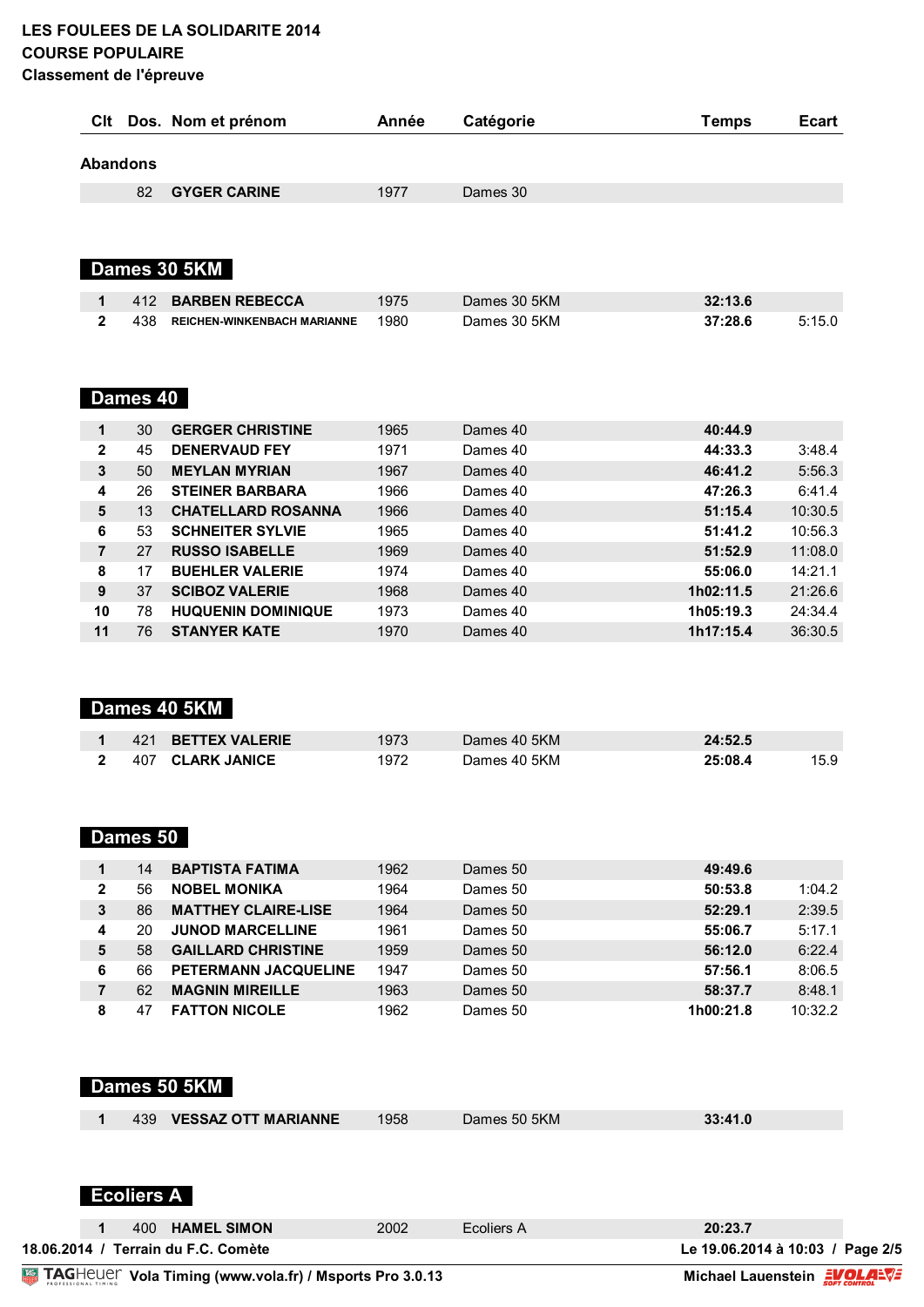#### **LES FOULEES DE LA SOLIDARITE 2014 COURSE POPULAIRE Classement de l'épreuve**

| Clt |      | Dos. Nom et prénom        | Année | Catégorie  | Temps   | <b>Ecart</b> |
|-----|------|---------------------------|-------|------------|---------|--------------|
|     |      |                           |       |            |         |              |
|     | 437  | <b>BICHSEL MAXIME</b>     | 2002  | Ecoliers A | 21:17.7 | 54.0         |
|     | 436. | <b>JEANMAIRE BENJAMIN</b> | 2001  | Ecoliers A | 21:19.2 | 55.5         |
|     | 406  | <b>ZANETTA ALEX</b>       | 2001  | Ecoliers A | 24:39.2 | 4:15.5       |

## **Ecolières A**

|  |  | 414 | <b>ANDREY DA SILVA LOLA</b> | 2002 | Écolières A | 21:35.6 |  |
|--|--|-----|-----------------------------|------|-------------|---------|--|
|--|--|-----|-----------------------------|------|-------------|---------|--|

#### **Hommes 20**

| 1            | 52 | <b>OPPLIGER JULIEN</b>        | 1991 | Hommes 20 | 35:27.8 |         |
|--------------|----|-------------------------------|------|-----------|---------|---------|
| $\mathbf{2}$ | 19 | <b>FLEURY JULIEN</b>          | 1989 | Hommes 20 | 36:13.7 | 45.9    |
| 3            | 28 | <b>MOREL PETITGIRARD ELOI</b> | 1988 | Hommes 20 | 38:29.7 | 3:01.9  |
| 4            | 63 | <b>HOULE THOMAS</b>           | 1993 | Hommes 20 | 39:41.7 | 4:13.9  |
| 5            | 75 | <b>HUNKELER TINOTHEE</b>      | 1988 | Hommes 20 | 42:51.3 | 7:23.5  |
| 6            | 40 | <b>AUGSBURGER DAVID</b>       | 1993 | Hommes 20 | 45:18.8 | 9:51.0  |
| 7            | 91 | <b>ROBERT MEHDI</b>           | 1992 | Hommes 20 | 46:33.1 | 11:05.3 |
| 8            | 61 | <b>AMSTUTZ FABIAN</b>         | 1990 | Hommes 20 | 48:11.1 | 12:43.3 |
| 9            | 39 | <b>CAMPAGNA KEVIN</b>         | 1991 | Hommes 20 | 55:10.0 | 19:42.2 |
| 10           | 44 | <b>LACROIX SEBASTIEN</b>      | 1988 | Hommes 20 | 57:05.5 | 21:37.7 |

#### **Hommes 20 5KM**

| <b>DASSE KEVIN</b><br>435 | 991 | Hommes 20 5KM | 33:27.7 |
|---------------------------|-----|---------------|---------|
|                           |     |               |         |

## **Hommes 30**

| 1            | 88 | <b>JEANRICHARD RAPHAEL</b>              | 1981 | Hommes 30 | 38:45.9   |         |
|--------------|----|-----------------------------------------|------|-----------|-----------|---------|
| $\mathbf{2}$ | 4  | <b>RAMOS FRANCISCO</b>                  | 1981 | Hommes 30 | 40:20.0   | 1:34.1  |
| 3            | 41 | <b>BRUCHEZ CHRISTOPHE</b>               | 1975 | Hommes 30 | 40:24.7   | 1:38.8  |
| 4            | 24 | <b>RODRIGUES JOSE</b>                   | 1976 | Hommes 30 | 41:10.6   | 2:24.7  |
| 5            | 25 | <b>OLIVEIRA JOAO</b>                    | 1984 | Hommes 30 | 45:36.3   | 6:50.4  |
| 6            | 68 | <b>SANTOS BAPTISTA RICARDO FERNANDO</b> | 1977 | Hommes 30 | 47:22.2   | 8:36.3  |
| 7            | 81 | <b>BALTENSPERGER VINCENT</b>            | 1981 | Hommes 30 | 48:05.2   | 9:19.3  |
| 8            | 23 | <b>DOERFLIGER YANN</b>                  | 1983 | Hommes 30 | 49:47.0   | 11:01.1 |
| 9            | 83 | <b>GUENIN REMY</b>                      | 1984 | Hommes 30 | 50:12.9   | 11:27.0 |
| 10           | 65 | <b>TRUCHE ANTHONY</b>                   | 1980 | Hommes 30 | 51:44.8   | 12:58.9 |
| 11           | 72 | <b>LARCHER ALEXIS</b>                   | 1979 | Hommes 30 | 52:09.8   | 13:23.9 |
| 12           | 89 | <b>FEROLLES YANN</b>                    | 1980 | Hommes 30 | 1h03:34.9 | 24:49.0 |

#### **Hommes 30 5KM**

| 401 | VON ( |
|-----|-------|
|     |       |

401 **VON GUNTEN STEPHANE** 1977 Hommes 30 5KM **22:49.2**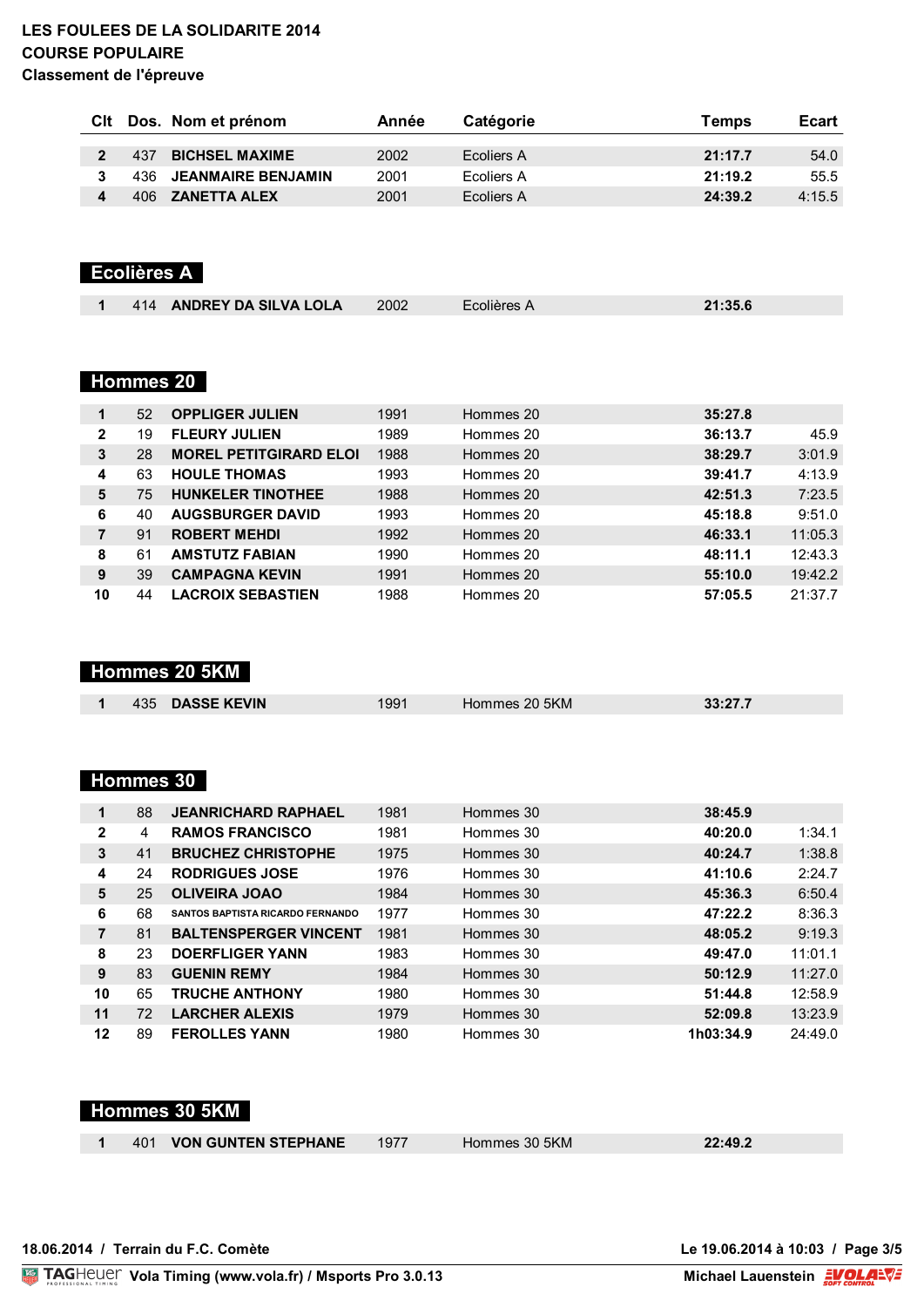|                  |           | Clt Dos. Nom et prénom         | Année | Catégorie | Temps   | <b>Ecart</b> |
|------------------|-----------|--------------------------------|-------|-----------|---------|--------------|
|                  |           |                                |       |           |         |              |
|                  | Hommes 40 |                                |       |           |         |              |
| 1                | 8         | <b>STAUFFER CHRISTOPHE</b>     | 1971  | Hommes 40 | 33:44.7 |              |
| $\mathbf 2$      | 36        | <b>OLIVEIRA MANUEL</b>         | 1965  | Hommes 40 | 40:37.9 | 6:53.2       |
| 3                | 16        | <b>HUGUENIN BORIS</b>          | 1970  | Hommes 40 | 42:12.4 | 8:27.7       |
| 4                | 6         | <b>SMANIA FABRICE</b>          | 1972  | Hommes 40 | 42:36.5 | 8:51.8       |
| 5                | 48        | <b>WYRSCH PIERRE</b>           | 1967  | Hommes 40 | 43:00.4 | 9:15.7       |
| 6                | 35        | <b>TEIXEINA PEDRO</b>          | 1972  | Hommes 40 | 43:03.1 | 9:18.4       |
| $\overline{7}$   | 34        | <b>GUMY PATRICE</b>            | 1969  | Hommes 40 | 45:29.6 | 11:44.9      |
| 8                | 87        | <b>SCHUEPBACH LAURENT</b>      | 1973  | Hommes 40 | 46:10.7 | 12:26.0      |
| $\boldsymbol{9}$ | 15        | <b>GAUME STEPHANE</b>          | 1971  | Hommes 40 | 46:12.4 | 12:27.7      |
| 10               | 38        | <b>COURTILLAT JEROME</b>       | 1972  | Hommes 40 | 46:31.1 | 12:46.4      |
| 11               | 10        | <b>RICO PAULO</b>              | 1969  | Hommes 40 | 46:37.9 | 12:53.2      |
| 12               | 11        | <b>JILARDOURO LUIS</b>         | 1966  | Hommes 40 | 47:23.8 | 13:39.1      |
| 13               | 12        | <b>CASTRO GUSTAVO</b>          | 1967  | Hommes 40 | 50:35.3 | 16:50.6      |
| 14               | 60        | <b>CHOPARD VINCENT</b>         | 1971  | Hommes 40 | 51:31.7 | 17:47.0      |
| 15               | 18        | <b>LOEFFEL JEAN-CHRISTOPHE</b> | 1966  | Hommes 40 | 51:37.1 | 17:52.4      |
| 16               | 95        | <b>DELPRAT HERVE</b>           | 1968  | Hommes 40 | 51:39.3 | 17:54.6      |
| 17               | 73        | <b>BUGNON OLIVIER</b>          | 1969  | Hommes 40 | 55:51.4 | 22:06.7      |

## **Hommes 50**

| 1              | 31             | <b>COBOS PASCAL</b>               | 1961 | Hommes 50 | 37:55.6   |         |
|----------------|----------------|-----------------------------------|------|-----------|-----------|---------|
| $\mathbf{2}$   | 85             | <b>JABAL SAID</b>                 | 1963 | Hommes 50 | 38:45.2   | 49.6    |
| 3              | 33             | <b>GUMY DANIEL</b>                | 1962 | Hommes 50 | 40:24.4   | 2:28.8  |
| 4              | 59             | <b>GAILLARD LAURENT</b>           | 1959 | Hommes 50 | 43:01.8   | 5:06.2  |
| 5              | 29             | <b>GLORIOD DOMINIQUE</b>          | 1958 | Hommes 50 | 43:29.8   | 5:34.2  |
| 6              | 2              | <b>MONNIN DOMINIQUE</b>           | 1962 | Hommes 50 | 46:55.2   | 8:59.6  |
| $\overline{7}$ | 46             | <b>BURGOS GALA ALEXANDER 1963</b> |      | Hommes 50 | 47:18.7   | 9:23.1  |
| 8              | 70             | <b>RYF BRUNO</b>                  | 1961 | Hommes 50 | 47:36.8   | 9:41.2  |
| 9              | 79             | <b>RICHOZ PHILIPPE</b>            | 1957 | Hommes 50 | 47:54.7   | 9:59.1  |
| 10             | 1              | <b>BALLET FRANCIS</b>             | 1963 | Hommes 50 | 48:21.4   | 10:25.8 |
| 11             | 21             | <b>LASSA GILLES</b>               | 1962 | Hommes 50 | 49:08.4   | 11:12.8 |
| 12             | 3              | <b>ETTER GEORGES ALAIN</b>        | 1955 | Hommes 50 | 50:06.8   | 12:11.2 |
| 13             | 9              | <b>POCAS MANUEL</b>               | 1960 | Hommes 50 | 50:28.0   | 12:32.4 |
| 14             | 93             | <b>AUGSBURGER ANDRE</b>           | 1962 | Hommes 50 | 51:02.5   | 13:06.9 |
| 15             | 94             | <b>SOGUEL FREDERIC</b>            | 1964 | Hommes 50 | 51:34.6   | 13:39.0 |
| 16             | 77             | <b>JEANDUPEUT MICHEL</b>          | 1955 | Hommes 50 | 59:16.3   | 21:20.7 |
| 17             | 71             | <b>STUTZ EDGAR</b>                | 1957 | Hommes 50 | 1h02:10.3 | 24:14.7 |
| 18             | $\overline{7}$ | <b>NUSSBAU ANDRE</b>              | 1955 | Hommes 50 | 1h02:22.6 | 24:27.0 |

| Hommes 50 5KM                      |      |               |         |
|------------------------------------|------|---------------|---------|
| <b>WEBER PATRICK</b><br>427<br>1   | 1959 | Hommes 50 5KM | 30:12.1 |
| Hommes 60                          |      |               |         |
| <b>DOERFLIGER CLAUDE</b><br>5<br>1 | 1951 | Hommes 60     | 41:12.4 |
|                                    |      |               |         |